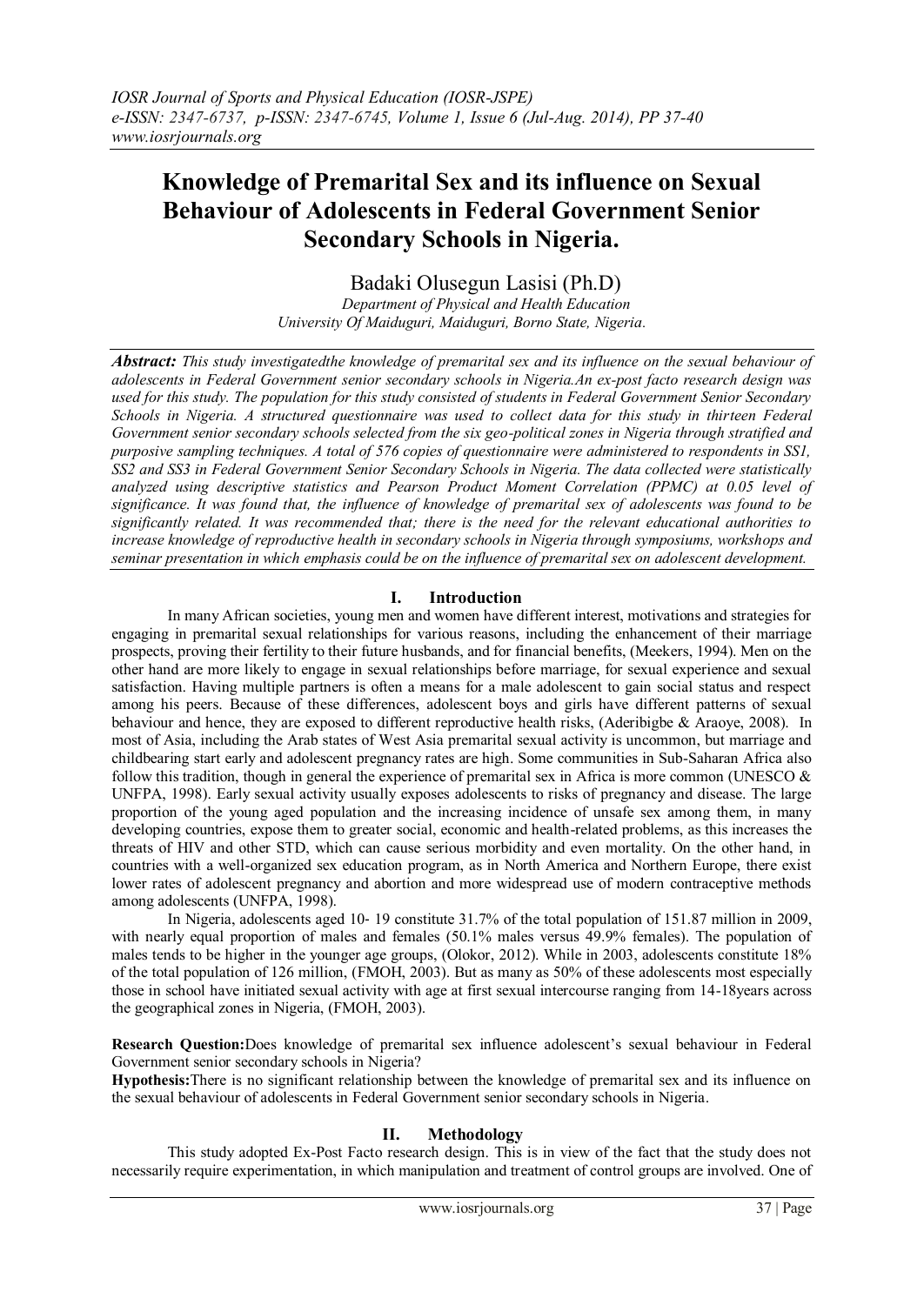the conditions that call for the use of this research design is that the information required already exists naturally (Gay, 1992). The population for this study consists of adolescents in the one hundred and four (104) Federal Government secondary schools in Nigeria. The schools are Federal Government Colleges, Federal Science Technical Colleges, Federal Government Girls Colleges and Federal Government Academy.

For the purpose of this study, stratified random sampling technique was used to group the one hundred and four (104) Federal Government secondary schools in Nigeria into six (6) zones. In this technique, the Federal Government secondary schools were stratified using the existing six geo-political zones in Nigeria, which are; North-East (NE), North-West (NW), North-Central(NC), South-West(SW), South-East(SE) and South-South(SS). The Federal Capital Territory was added to the North-Central zone for the purpose of this study. The States were grouped into each zone. This means that NE had 6 States, the NW had 7 States, NC had 7 States, SW had 6 States, and SS had 6 States. Also, the schools in were grouped under each of the zones. Thus, NE had 15 schools, NW had 19 schools, NC had 24 schools, SE had 12 schools, and SW had 18 schools while SS had 16 schools. To select the sample of schools from the schools which were proportionally distributed, twelve percent of the sample population was proportionately drawn to give equal representation to the entire population. In this technique, (Gay, 1992, Ejifugha, 1998) suggested 10 to12 percent of the samples to be drawn in a population that is not too large. Thus, the researcher opted for the twelve percent (12%). Also, Castillo, (2009) opined that, stratified sample is a probability sampling technique in which the researcher divided the entire target population into different subgroups, or strata, and then randomly selected the final subjects proportionally from the different strata.Thus,in the North East, 2 schools were selected, North West, two (2) schools were selected, North Central, had (3) schools selected, South East, had (2) schools selected, South West, had (2) schools selected, and South-South, had (2) schools selected. A simple random sampling technique using dip and pick method was used to select the specified number of schools that were mixed from each of the zone. To select the States, a purposive sampling technique was used to select the specified number of States that were in line with the schools selected in each zone (Nworgu, 1991, Araoye, 2003). Thus, in North East, two (2) schools with two (2) States were selected for the study. Also, the North West had two (2) schools and two (2) States, North Central, three (3) schools and three (3) States, South East, two (2) schools and two (2) States, South West, two (2) schools and two (2) States and South - South had two (2) schools and two (2) States were selected as showed in Table 1. This therefore, showed that, a total of 13 Schools and 13 States were used for the study. 12% of the population of Federal Government senior secondary schools in each of the zone was the subjects selected for the study. Thus, the thirteen schools selected were from the population of 4,792 students' in Federal Government senior secondary schools in Nigeria. A total of 576 subjects formed the twelve percent of the study population studied.

| Zone      | No. Of States In | No. Of Schools In | 12% Of Schools | <b>States Purposively</b> |
|-----------|------------------|-------------------|----------------|---------------------------|
|           | Each Zone        | Each Zone         | Selected       | Selected                  |
| <b>NE</b> |                  |                   |                |                           |
| NW        |                  |                   |                |                           |
| NC        |                  |                   |                |                           |
| <b>SE</b> |                  |                   |                |                           |
| SW        |                  | 18                |                |                           |
| SS        |                  |                   |                |                           |

| Table 1: Sample of States and Schools selected in each Zone |  |  |
|-------------------------------------------------------------|--|--|
|-------------------------------------------------------------|--|--|

#### **Instrument for Data Collection**

A self - developed questionnaire by the researcher which was vetted by jurors on knowledge of premarital sex and its influence on the sexual behaviour of adolescents in Federal Government senior secondary schools in Nigeria was used for the study.

#### **III. Results**

The demographic analysis of the respondents is as follow. **Table 2: Demographic characteristics of the respondents**

| <b>Variables</b> | <b>Items</b>     | Frequency | Percentage |
|------------------|------------------|-----------|------------|
| <b>Class</b>     | SS I             | 213       | 37.0       |
|                  | SS II            | 182       | 31.6       |
|                  | SS III           | 181       | 31.4       |
|                  | <b>TOTAL</b>     | 576       | 100        |
| Gender           | Male             | 290       | 50.3       |
|                  | Female           | 286       | 49.7       |
|                  | <b>TOTAL</b>     | 576       | 100        |
| Age              | Below 15 years   | 176       | 30.6       |
|                  | $15-17$ years    | 356       | 61.8       |
|                  | 18 years & above | 44        | 7.6        |
|                  | <b>TOTAL</b>     | 576       | 100        |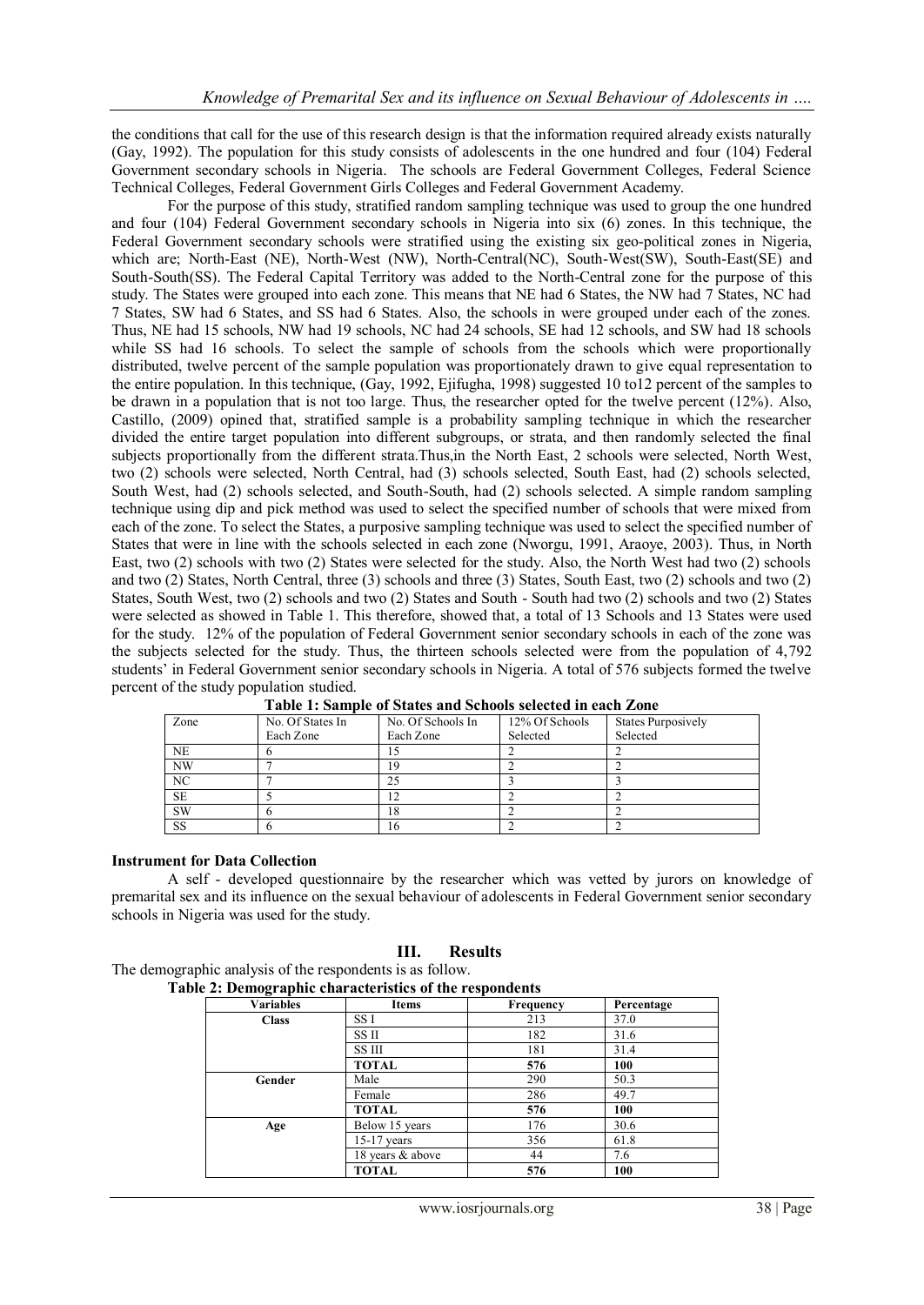Table 2 indicated the respondents' class classification of 213 (37.0 %) were SSI,182 (31.6%)were SSII and 181 (31.4 %) were SSIII. Furthermore, 290 (50.3%) were males and 286 (49.7%) were females. Most of the respondents 356 (61.8 %) were between age 15-17 years, 176 (30.6 %) were below 15 years and the remaining 44 (7.6 %) were 18 years and above.

#### **Testing of Hypothesis**

There is no significant relationship between knowledge of premarital sex and sexual behaviour of adolescents in Federal Government senior secondary schools in Nigeria.

In the test of this hypothesis, the mean scores were subjected to a Pearson Product Moment Correlation Coefficient in order to determine the relationship between knowledge of premarital sex of adolescents and their sexual behaviour. The result of the test is summarized in Table 3.

| Table 3: Relationship between knowledge of premarital sexand sexual behaviour of respondents |  |  |  |
|----------------------------------------------------------------------------------------------|--|--|--|

| Variable                            | $\sim$ $\sim$<br>$\Lambda$ | <b>SD</b> | SЕ      |       | DF  | D     |
|-------------------------------------|----------------------------|-----------|---------|-------|-----|-------|
| Knowledge of premarital             | 3.9380                     | 0.59528   | 0.02480 | 0.426 | 574 | 0.000 |
| <b>Sexual Behaviour</b>             | 4.1876                     | 0.42784   | 0.01789 |       |     |       |
| $(574) - 0.000$<br>$D_{0}$ $\alpha$ |                            |           |         |       |     |       |

**r (574) = 0.088, P=0.05**

Table 3 revealed that, the knowledge of premarital sex of adolescents and their sexual behaviour was significantly related. This was because; the calculated r (0.426) in the test was higher than the critical value (0.088) at the significant level of 0.05. This means that, the null hypothesis which states that, there is no significant relationship between knowledge of premarital sex and the sexual behaviour of adolescents in Federal Government senior secondary schools in Nigeria was rejected.

## **IV. Discussions**

This study revealed that the knowledge of premarital sex was significantly related to influence sexual behaviour of adolescents. The study of Rayburn, (2007) was in support of her explanation that premarital sexual behaviour of various types that involves intentional stimulation of the genital areas often occurs before marriage in adolescents. Such behaviour includes vaginal intercourse, kissing or touching private parts, hugging and holding hands. UNFPA, (1998) also concurred, that early sexual activity usually exposes adolescents to risks of pregnancy and disease. It has also been noticed that most behavioural responses of young people habitually revolve around sexual activities, the practice that Inyang (2007) viewed as the usual aftermath of intimacy in emotion-laden romantic relationships. Since one thing will always lead to another, engagement in the pleasure of romantic intimacy, more often than not, usually ends up in sexual intercourse between the youngsters. And because sexual relations proffer the most passionate pleasure, young people are not usually emotionally balanced to control the urge for the fun. While Ogunmola, (2012) was of the view that the last half of the 20th century witnessed substantial changes in the practice of premarital partnership among the adolescents due, in part, to the influx of the western culture on the continent of Africa. Olayiwola, (2010) was of the view that pregnancy could occur when a girl-child who has attained the age of puberty has sexual intercourse with a biologically mature boy. Most of the adolescents of today see sex as fun, cool and hype. Most of them go into romantic relationships very early in life. The male adults have not helped the situation as they pressurize most of these teenage girls into having sex. As a result of pre-marital sex or promiscuity, adolescent girls become pregnant prematurely. Obiekezie-Ali (2003) asserts that this stance that many Nigerian girls are known to start involvement in active sex at the early age of thirteen years. Okonkwo and Eze (2000) observed that today's situation shows a sharp contrast to the traditional Nigerian societal context in which girls avoided pre-marital sexual experiences for fear of social punishments usually meted out to girls who lost their virginity before marriage. Ariba (2000) was of the view that, man's sexuality is integrated into his total life development as a health entity and a source of creative energy. Religious teaching condemned vehemently premarital sex and the use of contraceptives. It is common to listen to these religious organizations sermons on television and radio condemning the indecency and moral laxity and obscenity of the youths today. They opposed the realization of premarital sex without really giving the children alternatives to think about. While, Casey, (2001) said experts estimate that, more than 600,000 Nigerian women obtain abortions each year. One-third of those women obtaining abortions were adolescents. Hospital-based studies showed that up to 80 percent of Nigerian patients with abortion-related complications were adolescents. Thus, much need to be done by the Ministry of Education and the parents to curb this scourge of premarital sex in secondary schools in Nigeria.

#### **V. Conclusion**

Based on research findings, it was concluded that, the knowledge of premarital sex of adolescents in Federal Government senior secondary schools in Nigeria could influence their sexual behaviour. The respondents were able to establish strong link between the knowledge of premarital sex and their sexual behaviour.